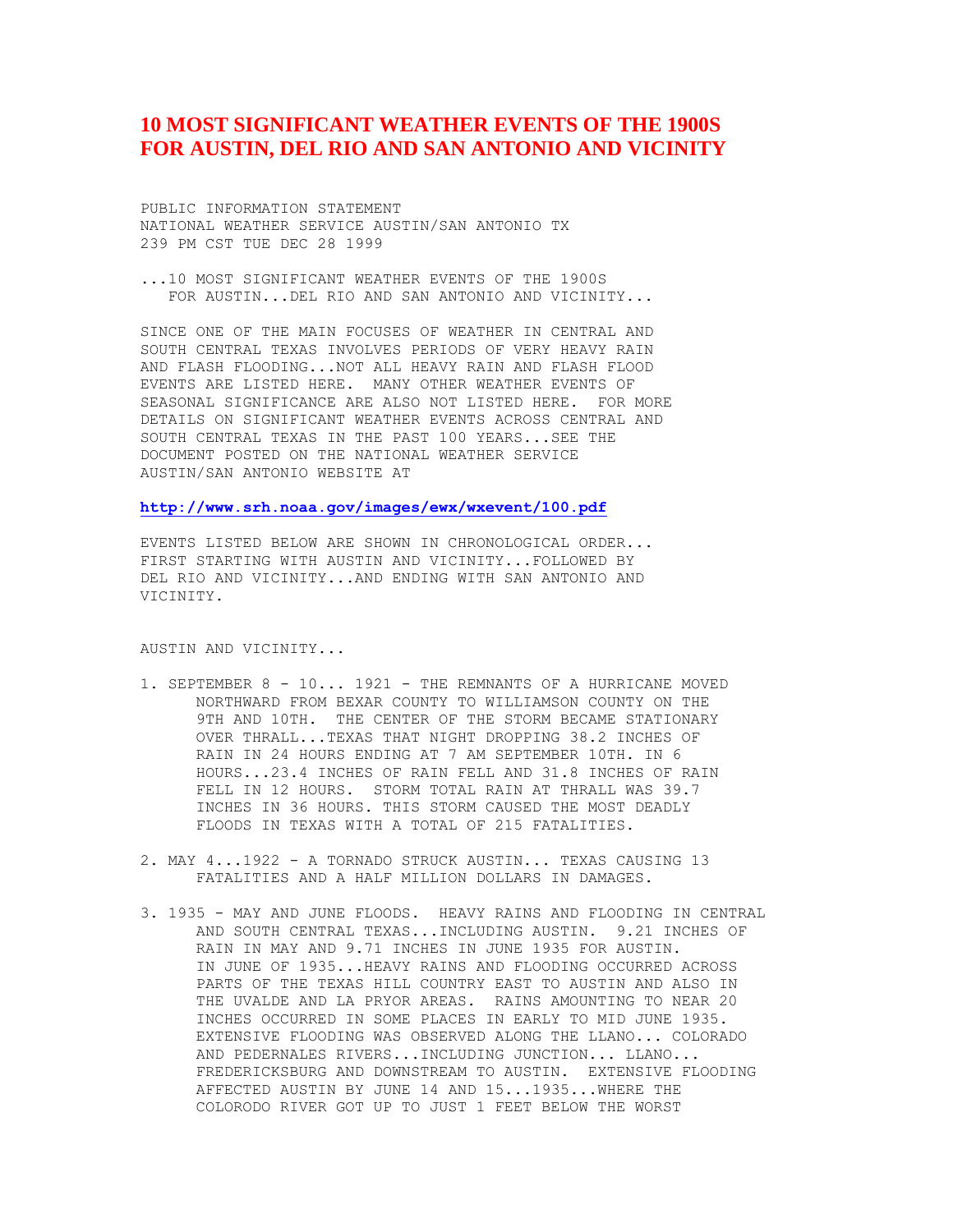RECORDED FLOOD FOR AUSTIN...THAT CAME IN JULY OF 1869. FLOODING ALONG THE LLANO RIVER WAS THE HIGHEST OF RECORD AT THAT TIME.

- 4. JANUARY 31...1949 THE COLDEST MINIMUM TEMPERATURE OF RECORD... -2 AT AUSTIN MUELLER AIRPORT...FOLLOWED BY A HIGH OF 33. AT BERGSTROM AFB THE LOW WAS -5 AND HIGH WAS 30 ON JANUARY 31...1949. IN LATE JANUARY AND EARLY FEBRUARY OF 1951 AN ARCTIC OUTBREAK PRODUCING COLD OF LONG DURATION. LOW OF 7 FEBRUARY 2...1951 AT AUSTIN MUELLER AIRPORT AND 8 AT BERGSTROM AFB WAS OBSERVED.
- 5. 1951-56 LONG DROUGHT YEARS...PROBABLY DRIEST IN SEVERAL HUNDRED YEARS. ALTHOUGH IT WAS A LONG DROUGHT...IT WAS BRIEFLY INTERRUPTED BY 2 FLOODS IN 1952 AND 1954.
- 6. 1981 FLOODS

 MAY 24...1981 - THE MEMORIAL DAY FLOOD...CAUSED BY A 4 TO 10 INCH TORRENTIAL NIGHT TIME RAINS OVER AUSTIN... KILLED 13 PERSONS.

 AUGUST 30 - 31...1981 - THE REMNANTS OF A MINIMAL TROPICAL STORM PRODUCED AN AREA OF HEAVY RAIN 50 TO 70 MILES WIDE AND 200 MILES LONG FROM SEGUIN TO NORTH OF HOUSTON. AT HALLETSVILLE...THE ENSUING FLOOD ON ROCKY CREEK PRODUCED A CREST OF 5 FEET ON THE TOWN SQUARE FLOODING THE COUNTY JAIL...19 PERCENT OF THE BUSINESSES...AND 70 PERCENT OF THE HOMES. THE FLOOD...CALLED THE HALLETSVILLE FLOOD... KILLED 5 PERSONS.

7. IN THE 1980S...TWO SEVERE ARCTIC OUTBREAKS IN DECEMBER...

 DECEMBER 1983 - DECEMBER ARCTIC OUTBREAK COLDEST MONTH OF RECORD FOR SAN ANTONIO. COLDEST DECEMBER OF RECORD FOR SAN ANTONIO AND AUSTIN/BERGSTROM. 2ND COLDEST DECEMBER FOR AUSTIN/CITY CLIMATE LOCATION AND FOR DEL RIO. COLD WEATHER CAME IN MID DECEMBER AND LASTED THE REST OF THE MONTH. BRIEF WARMUP THE AFTERNOON OF DECEMBER 27 WAS FOLLOWED BY ANOTHER BLAST OF COLD AIR THE NIGHT OF THE 27TH AND EARLY MORNING THE 28TH. RECORD NUMBER OF HOURS BELOW FREEZING IN AUSTIN OF 140 HOURS DEC. 21 TO 27...1983. IN THE DECEMBER 1989 FREEZE - THE LOWEST DECEMBER TEMPERATURE FOR AUSTIN CAME AT 4 DEGREES ON DECEMBER 23RD. THE HIGHEST SEA LEVEL PRESSURE TIED OR EXCEEDED AT MANY LOCATIONS ON DECEMBER 23RD. THIS WAS THE 2ND MAJOR FREEZE OF THE 1980S. THE 1989 FREEZE PRODUCED LOWER TEMPERATURES FOR PARTS OF CENTRAL AND SOUTH CENTRAL TEXAS...HOWEVER IT DID NOT LAST AS LONG AS THE DECEMBER 1983 FREEZE. AFTER THE DECEMBER 1983 FREEZE COLD WEATHER CONTINUED INTO JANUARY AND FEBRUARY OF 1984. AFTER THE DECEMBER 1989 FREEZE... MILD CONDITIONS FOLLOWED FROM JANUARY TO MARCH OF 1990.

8. DECEMBER 18 - 23...1991 - STEADY RAINS FROM SAN ANTONIO NORTHWARD TO NORTH OF AUSTIN PRODUCED MAJOR FLOODING ACROSS ALL OF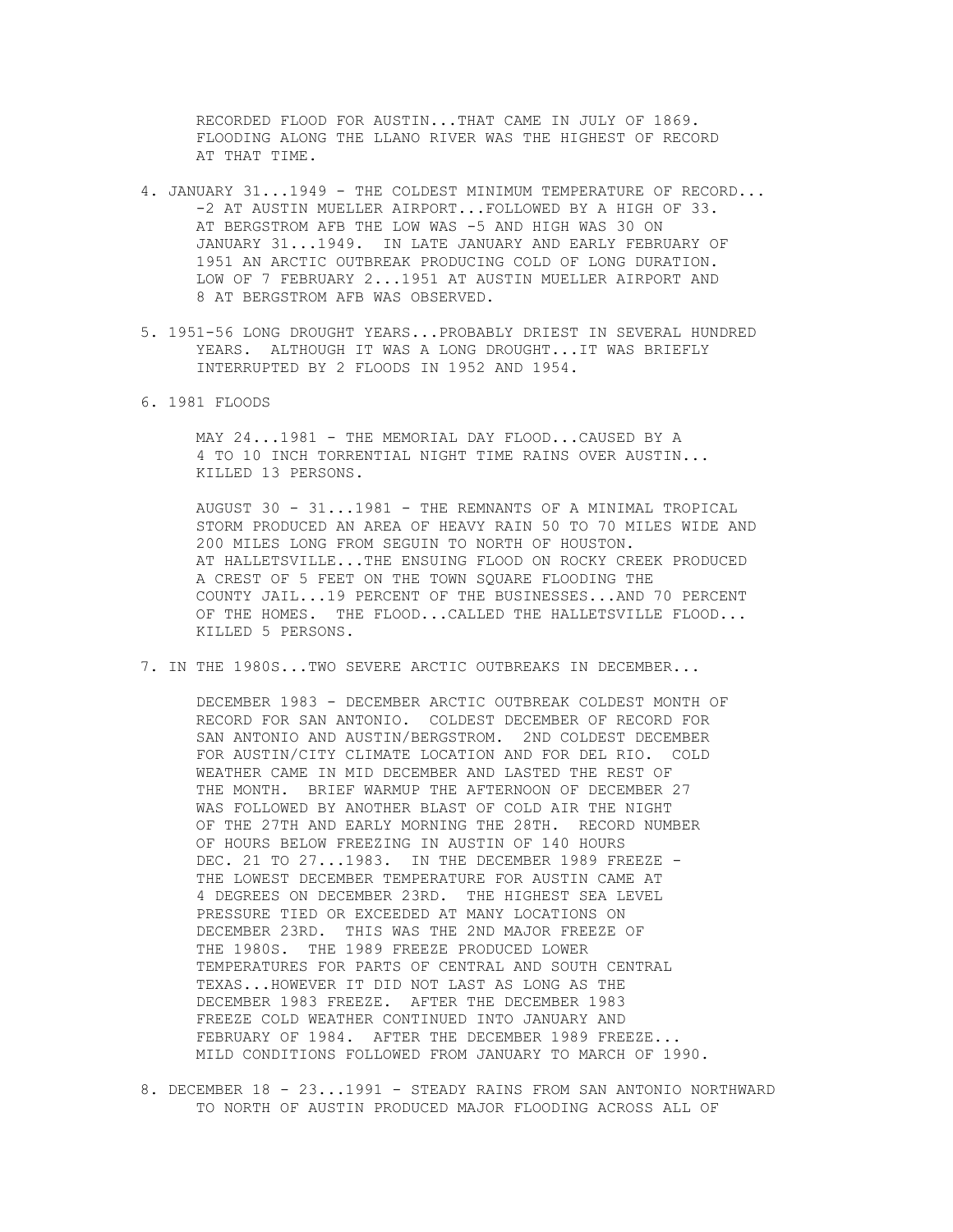CREEKS AND RIVERS FROM THE SAN ANTONIO ON THE SOUTH TO THE BRAZOS ON THE NORTH. THE EXTENSIVE FLOODS FROM THE HIGHLAND LAKES TO THE COAST CAUSED TREMENDOUS LOSS OF PROPERTY. AUSTIN AND SAN ANTONIO RECORDED THEIR WETTEST DECEMBER ON RECORD.

- 9. MAY 27...1997 THE JARRELL TORNADO...A RARE F5 TORNADO...CUT ACROSS JARRELL...TEXAS LEVELING THE AREA IN ITS PATH. IT KILLED 27 PERSONS IN JARRELL...1 IN CEDER PARK AND 1 IN PERDENALES VALLEY. THE SYSTEM SPAWNED WIDESPREAD SEVERE WEATHER WITH HAIL...DAMAGING WINDS...AND FLASH FLOODING ACROSS MOST OF SOUTH CENTRAL TEXAS.
- 10. OCTOBER 17 18...1998 TORRENTIAL RAINS FROM TRAVIS COUNTY SOUTHWARD PRODUCED DAMAGING FLOODS IN ONION CREEK... THE COLORADO...SAN MARCOS...GUADALUPE...AND SAN ANTONIO RIVERS. LESSER FLOODING OCCURRED UPSTREAM OF THE HILL COUNTRY DAMS. A 35 INCH RAINFALL CENTER OCCURRED A COUPLE OF MILES SOUTHEAST OF SAN MARCOS. THIRTY ONE PERSONS LOST THEIR LIVES WITH THIS EVENT.

DEL RIO AND VICINITY...

- 1. 1914 THE WETTEST YEAR OF RECORD FOR DEL RIO WITH 37.75 INCHES OF PRECIPITATION.
- 2. APRIL 1927 AN F5 TORNADO STRUCK ROCKSPRINGS...TEXAS DESTROYING MOST OF THE TOWN. THE TORNADO...OVER 1 MILE WIDE...CAUSED 72 FATALITIES IN ROCKSPRINGS AND 2 IN LEAKEY.
- 3. MAY AND JUNE 1935 MAY AND JUNE...1935 FLOODS. HEAVY RAINS AND FLOODING IN SOUTH CENTRAL TEXAS...INCLUDING THE DEL RIO AREA. FOR DEL RIO MAY 1935 BROUGHT 4.89 INCHES OF RAIN...AND JUNE HAD 13.71 INCHES. ON MAY 31...1935 VERY HEAVY RAINS NEAR D' HANIS IN MEDINA COUNTY OF 22 TO 24 INCHES OF RAIN IN ONLY 2 HOURS AND 45 MINUTES. THE HEAVIEST RAINS OCCURRED AT WOODWARD RANCH ABOUT 17 MILES ABOVE D' HANIS ON THE SECO CREEK. EXTENSIVE FLOODING OCCURRED ALONG SECO CREEK.

 IN JUNE OF 1935...HEAVY RAINS AND FLOODING OCCURRED ACROSS PARTS OF THE TEXAS HILL COUNTRY EAST TO AUSTIN AND ALSO IN THE UVALDE AND LA PRYOR AREAS. RAINS AMOUNTING TO NEAR 20 INCHES OCCURRED IN SOME PLACES IN EARLY TO MID JUNE 1935. IN MID JUNE OF 1935...HEAVY RAINS STRUCK ON THE WEST NUECES AND NUECES RIVER PLUS SYCAMORE CREEK. FLOODING WAS NOTED FROM NORTH OF BRACKETVILLE TO ALONG SYCAMORE CREEK TO THE RIO GRANDE...A FEW MILES BELOW DEL RIO...AND EAST TO UVALDE. RAINS IN UVALDE ON JUNE 15...1935 CAME IN WITH 12.5 INCHES IN 12 HOURS AND 17.6 INCHES IN 24 HOURS.

4. JANUARY 31...1949 - COLD ARCTIC OUTBREAK. LOW OF 17 AND HIGH OF 40 ON JANUARY 31ST IN DEL RIO. IN LATE JANUARY AND EARLY FEBRUARY 1951 AN ARCTIC OUTBREAK PRODUCED COLD OF LONG DURATION. THE LOW OF 11 THAT OCCURRED IN DEL RIO ON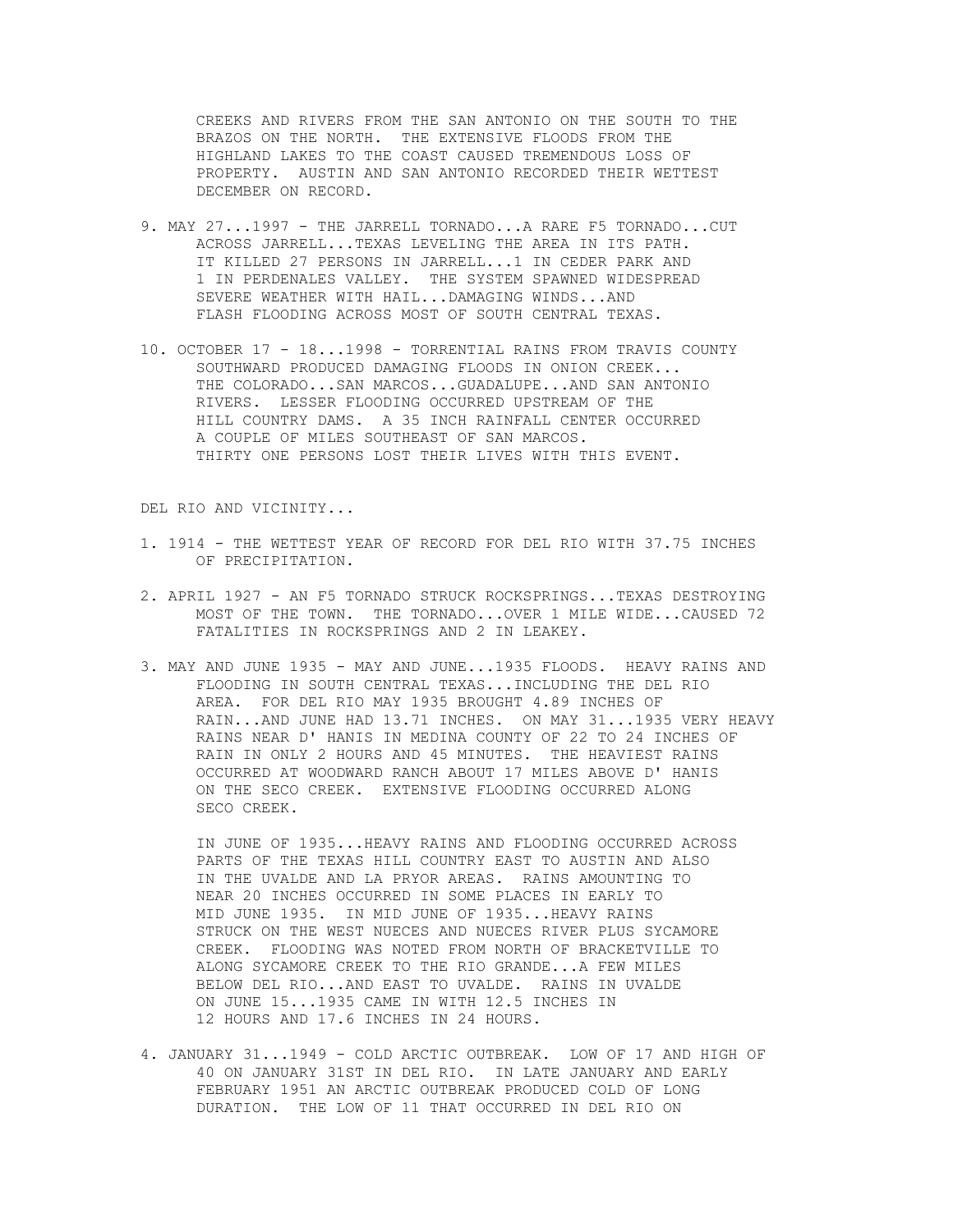FEBRUARY 2...1951 WAS THE 2ND COLDEST LOW OF RECORD FOR DEL RIO. THE COLDEST OF RECORD FOR DEL RIO CAME DECEMBER 23... 1989 WHEN THE LOW WAS 10.

- 5. 1951-56 LONG DROUGHT YEARS...PROBABLY DRIEST IN SEVERAL HUNDRED YEARS. ALTHOUGH IT WAS A LONG DROUGHT...IT WAS BRIEFLY INTERRUPTED BY 2 FLOODS IN 1952 AND 1954.
- 6. JUNE 1954 IN THE MIST OF THE ONGOING 1951-56 DROUGHT...THE REMNANTS OF HURRICANE ALICE MOVED NORTHWESTWARD ALONG THE RIO GRANDE RIVER TO WEST AND NORTH OF DEL RIO DROPPING TORRENTIAL RAINS IN EXCESS OF 35 INCHES. THE ENSUING FLOOD WAS THE FLOOD OF RECORD FOR THE RIO GRANDE WITH 1.1 MILLION CFS SURGING THROUGH DEL RIO AND TAKING EVERY RAILROAD AND TRAFFIC BRIDGE FROM DEL RIO TO LAREDO. IT FILLED THE NEWLY CONSTRUCTED FALCON DAM RESERVOIR IN A MATTER OF WEEKS.
- 7. IN THE 1980S...TWO SEVERE ARCTIC OUTBREAKS IN DECEMBER...

 DECEMBER 1983 - DECEMBER ARCTIC OUTBREAK COLDEST MONTH OF RECORD FOR SAN ANTONIO. COLDEST DECEMBER OF RECORD FOR SAN ANTONIO AND AUSTIN/BERGSTROM. 2ND COLDEST DECEMBER FOR AUSTIN/CITY CLIMATE LOCATION AND FOR DEL RIO. COLD WEATHER CAME IN MID DECEMBER AND LASTED THE REST OF THE MONTH. BRIEF WARMUP THE AFTERNOON OF DECEMBER 27 WAS FOLLOWED BY ANOTHER BLAST OF COLD AIR THE NIGHT OF THE 27TH AND EARLY MORNING THE 28TH. RECORD NUMBER OF HOURS BELOW FREEZING IN AUSTIN OF 140 HOURS DEC. 21 TO 27...1983.

 DECEMBER 1989 FREEZE - LOWEST ALL TIME LOW OF RECORD AND LOWEST DECEMBER TEMPERATURE FOR DEL RIO OF 10 ON DECEMBER 23RD. HIGHEST SEA LEVEL PRESSURE TIED OR EXCEEDED AT MANY LOCATIONS ON DECEMBER 23RD. THIS WAS THE 2ND MAJOR FREEZE OF THE 1980S. THE 1989 FREEZE PRODUCED LOWER TEMPERATURES FOR PARTS OF CENTRAL AND SOUTH CENTRAL TEXAS...HOWEVER IT DID NOT LAST AS LONG AS THE DECEMBER 1983 FREEZE. AFTER THE DECEMBER 1983 FREEZE COLD WEATHER CONTINUED INTO JANUARY AND FEBRUARY OF 1984. AFTER THE DECEMBER 1989 FREEZE... MILD CONDITIONS FOLLOWED FROM JANUARY TO MARCH OF 1990.

- 8. JANUARY 1985 RECORD SNOWFALL OCCURRED FROM DEL RIO EASTWARD TO SAN ANTONIO. DEL RIO RECORDED 8.5 INCHES OF SNOW. NEARLY A YEAR LATER ANOTHER HEAVY SNOW EVENT CAME TO DEL RIO JANUARY 7TH AND 8TH...1986...WHEN 8.2 INCHES OF SNOW FELL.
- 9. SUMMER OF 1998 69 CONTINUOUS DAYS OF OVER 100 DEGREE RECORDED IN DEL RIO...HOTTER THAN TEMPERATURES RECORDED IN 1980...THE PREVIOUS LONG HOT SPELL.
- 10. AUGUST 22 TO 24...1998 TROPICAL STORM CHARLEY MOVED INLAND ACROSS SOUTH TEXAS DROPPING TORRENTIAL RAINS. ON AUGUST 22 AND 23...IT MOVED INTO THE DEL RIO AREA DROPPING 17.03 INCHES OF RAIN AT DEL RIO... MOST OF IT OCCURRING WITHIN A 12 HOUR PERIOD. THE ENSUING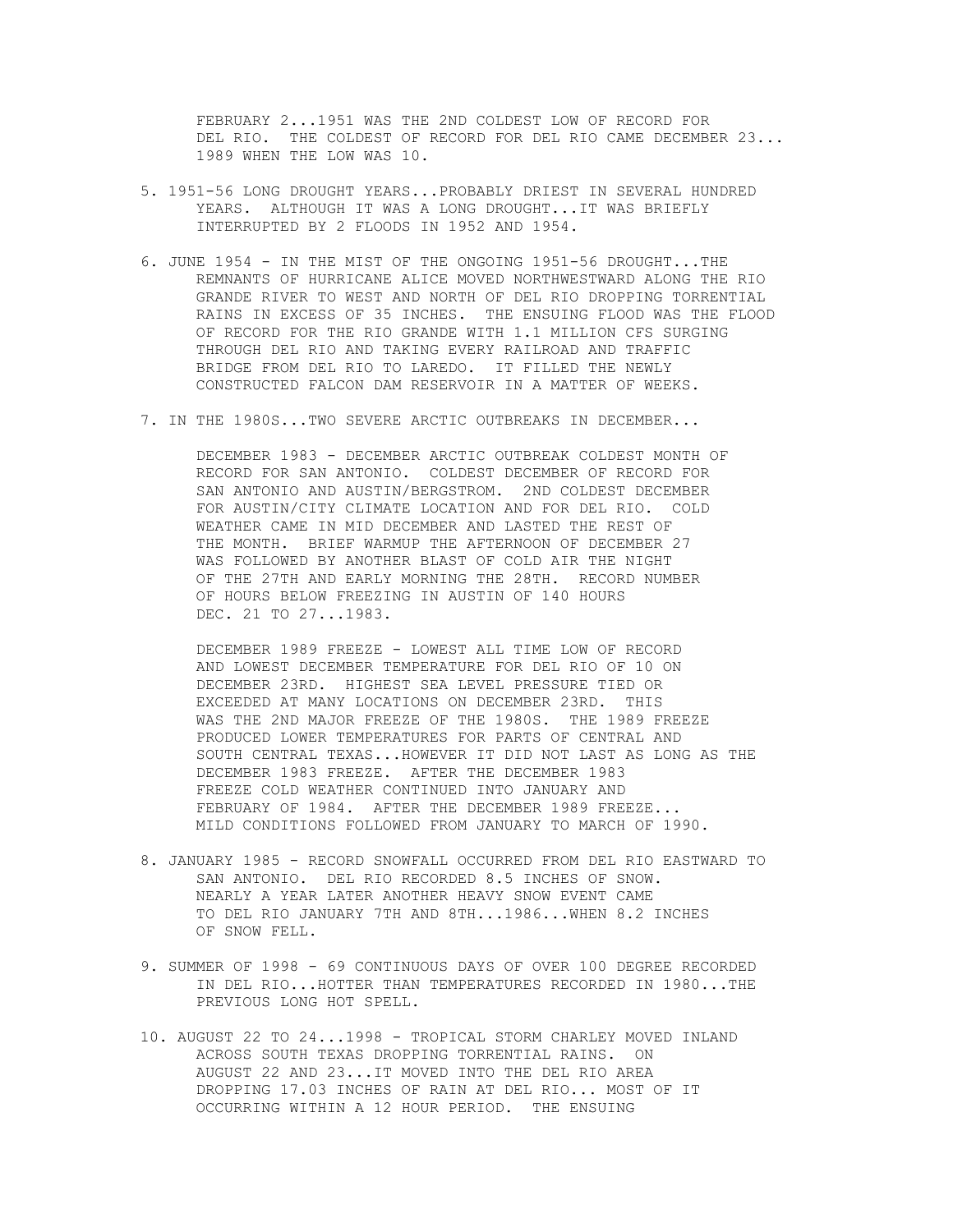FLASH FLOOD DOWN SAN FELIPE CREEK DEVASTATING THE COMMUNITY ALONG THE CREEK AND CAUSING 9 FATALITIES. ALL RIVERS AND CREEKS FROM HONDO WESTWARD EXPERIENCED FLOODING FROM THIS EVENT.

## SAN ANTONIO AND VICINITY...

- 1. SEPTEMBER 9... 1921 THE REMNANTS OF A HURRICANE MOVED OVER SAN ANTONIO DROPPING 18 INCHES OF RAIN IN NORTHERN BEXAR COUNTY. THE ENSUING FLOOD WAVE DOWN OLMOS AND OTHER AREA CREEKS INUNDATED DOWNTOWN SAN ANTONIO WITH 12 FEET OF WATER. 51 FATALITIES OCCURRED THAT NIGHT IN THE CITY OF SAN ANTONIO. THE CENTER OF THE STORM BECAME STATIONARY OVER THRALL...DROPPING 38.2 INCHES OF RAIN IN 24 HOURS ENDING AT 7 AM SEPTEMBER 10TH. IN 6 HOURS...23.4 INCHES OF RAIN FELL AND 31.8 INCHES OF RAIN FELL IN 12 HOURS. STORM TOTAL RAIN AT THRALL WAS 39.7 INCHES IN 36 HOURS. THIS STORM CAUSED THE MOST DEADLY FLOODS IN TEXAS WITH A TOTAL OF 215 FATALITIES.
- 2. MARCH TO JUNE 1935 MARCH 5...1935 VERY POWERFUL HAIL/WIND STORM AFFECTED SAN ANTONIO. ONE MILLION DOLLARS PROPERTY DAMAGE. MAY AND JUNE...1935 FLOODS. HEAVY RAINS AND FLOODING IN SOUTH CENTRAL TEXAS...INCLUDING AUSTIN AND SAN ANTONIO. FOR SAN ANTONIO MAY 1935 BROUGHT 14.07 INCHES OF RAIN...WETTEST MAY OF RECORD...AND JUNE HAD 8.41 INCHES. AFTER ONE EPISODE OF HEAVY RAINS IN MAY 1935...WATER GOT INTO STORES ON ALAMO PLAZA IN SAN ANTONIO. ON MAY 31...1935 VERY HEAVY RAINS NEAR D' HANIS IN MEDINA COUNTY OF 22 TO 24 INCHES OF RAIN IN ONLY 2 HOURS AND 45 MINUTES. THE HEAVIEST RAINS OCCURRED AT WOODWARD RANCH ABOUT 17 MILES ABOVE D' HANIS ON THE SECO CREEK. EXTENSIVE FLOODING OCCURRED ALONG SECO CREEK.

 IN JUNE OF 1935...HEAVY RAINS AND FLOODING OCCURRED ACROSS PARTS OF THE TEXAS HILL COUNTRY EAST TO AUSTIN AND ALSO IN THE UVALDE AND LA PRYOR AREAS. RAINS AMOUNTING TO NEAR 20 INCHES OCCURRED IN SOME PLACES IN EARLY TO MID JUNE 1935. WEST OF SAN ANTONIO IN MID JUNE OF 1935...HEAVY RAINS STRUCK ON THE WEST NUECES AND NUECES RIVER PLUS SYCAMORE CREEK. FLOODING WAS NOTED FROM NORTH OF BRACKETVILLE TO ALONG SYCAMORE CREEK TO THE RIO GRANDE...A FEW MILES BELOW DEL RIO...AND EAST TO UVALDE. RAINS IN UVALDE ON JUNE 15...1935 CAME IN WITH 12.5 INCHES IN 12 HOURS AND 17.6 INCHES IN 24 HOURS.

3. JANUARY 31...1949 - ZERO DEGREES AT SAN ANTONIO...THE COLDEST TEMPERATURE OF RECORD IN SAN ANTONIO...OCCURRED IN THE EARLY MORNING HOURS OF JANUARY 31...1949...WITH SNOW ON THE GROUND. THE HIGH THAT DAY WAS 38. IN LATE JANUARY AND EARLY FEBRUARY OF 1951 AN ARCTIC OUTBREAK PRODUCED COLD OF LONG DURATION...LONGEST BELOW 32 FOR SAN ANTONIO. TOTAL TIME BELOW FREEZING FOR SAN ANTONIO WAS 108 HOURS AND 28 MIN. FROM MIDNIGHT JAN. 29 TO 12:28 PM FEB. 2...1951. LOW OF 6 FEBRUARY 2...1951 WAS NOT REACHED AGAIN IN SAN ANTONIO UNTIL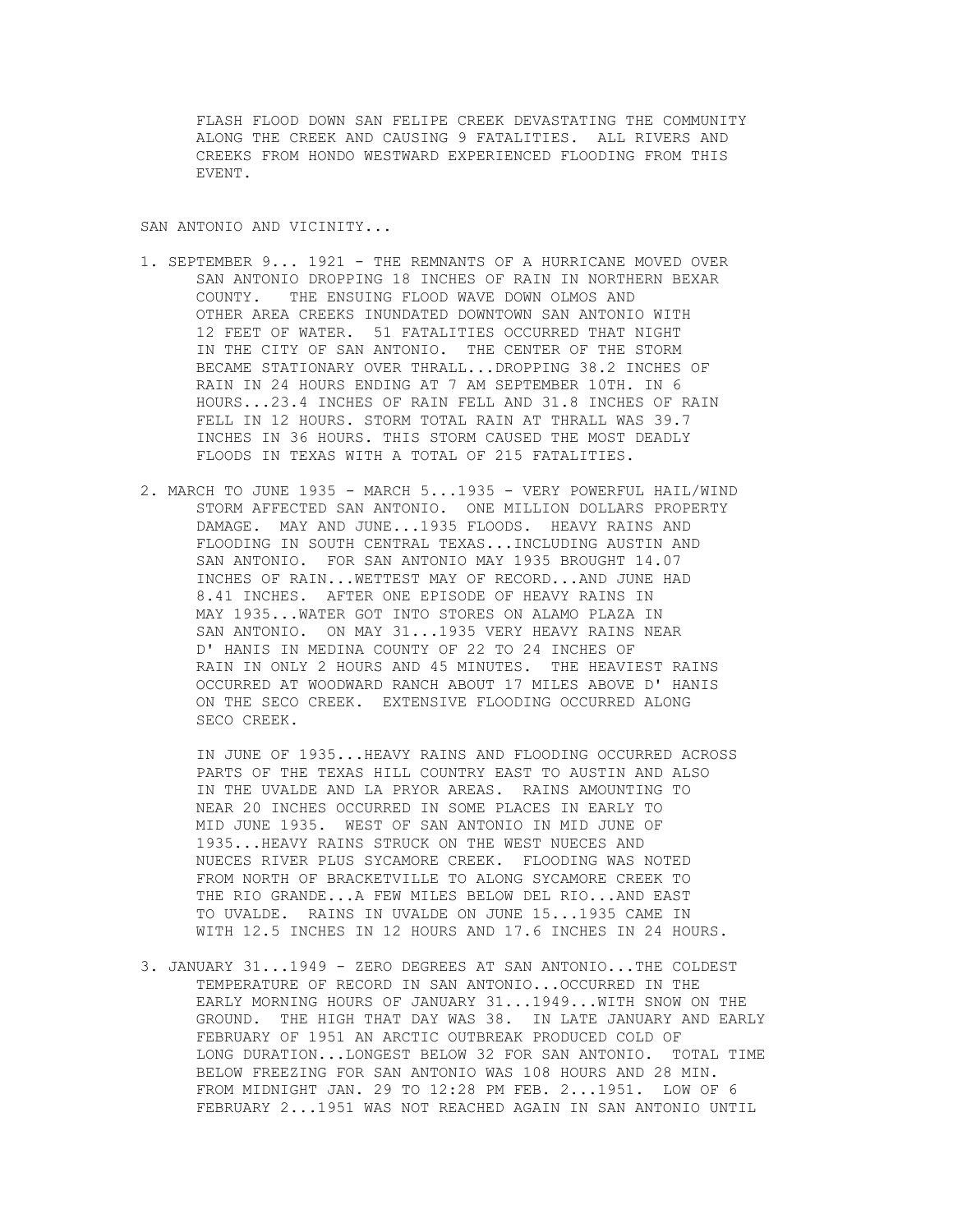DECEMBER 23...1989.

- 4. 1951-56 LONG DROUGHT YEARS...PROBABLY DRIEST IN SEVERAL HUNDRED YEARS. ALTHOUGH IT WAS A LONG DROUGHT...IT WAS BRIEFLY INTERRUPTED BY 2 FLOODS IN 1952 AND 1954.
- 5. IN THE 1970S...TWO MAJOR FLOODS

 MAY 11...1972 - HEAVY RAINS OVER EASTERN COMAL COUNTY BETWEEN 8 PM AND MIDNIGHT CAUSED A DEVASTATING FLOOD ON THE GUADALUPE RIVER AT NEW BRAUNFELS... TEXAS. SIXTEEN AND A HALF INCHES WERE RECORDED HALF WAY BETWEEN CANYON DAM AND NEW BRAUNFELS ON THE GUADALUPE RIVER WATERSHED. WIDE SPREAD DAMAGE TO HOMES AND BUSINESS OCCURRED AS THE FLOOD WAVE MOVED DOWNSTREAM THROUGH LAKE DUNLAP AND LAKE MCQUEENEY. FIFTEEN PERSONS DROWNED AND DAMAGE REACHED INTO THE HUNDREDS OF THOUSANDS OF DOLLARS.

 AUGUST 1978 - AUGUST HILL COUNTRY FLOODS. THE REMNANTS OF TROPICAL STORM AMELIA CAUSED TRAGIC AND DISSASTROUS FLOODS OVER THE TEXAS HILL COUNTRY. 48 INCHES OF RAIN FELL AT MEDINA IN 52 HOURS AND 27 FATALITIES IN THE HILL COUNTRY. HEAVY RAINS AND FLOODS MOVED TO NEAR ALBANY IN NORTH TEXAS, WHERE 8 FATALITIES OCCURRED.

- 6. LATE WINTER TO SPRING AND EARLY SUMMER OF 1973 STORMY PERIOD THAT BROUGHT SEVERE WEATHER AND FLOODS. AFTER A SNOW IN JANUARY AND ANOTHER IN FEBRUARY...SEVERE WEATHER FOLLOWED IN MARCH WITH A TRAGIC TORNADO AT BURNET. ON MARCH 10...1973 THE BURNET TORNADO DAMAGED OR DESTROYED 40 BUSINESSES AND 161 HOMES. STORMY WEATHER CONTINUED INTO APRIL AND PART OF MAY. ON APRIL 15...1973 AN F4 TORNADO CUT A SWATCH ACROSS PEARSALL...TEXAS KILLING 5 PERSONS AS IT CROSSED INTERSTATE 35. ANOTHER TORNADO...AN F2...CUT ACROSS MEDINA...TEXAS THE SAME DAY.
- 7. IN THE 1980S...TWO SEVERE ARCTIC OUTBREAKS IN DECEMBER...

 DECEMBER 1983 - DECEMBER ARCTIC OUTBREAK COLDEST MONTH OF RECORD FOR SAN ANTONIO. COLDEST DECEMBER OF RECORD FOR SAN ANTONIO AND AUSTIN/BERGSTROM. 2ND COLDEST DECEMBER FOR AUSTIN/CITY CLIMATE LOCATION AND FOR DEL RIO. COLD WEATHER CAME IN MID DECEMBER AND LASTED THE REST OF THE MONTH. BRIEF WARMUP THE AFTERNOON OF DECEMBER 27 WAS FOLLOWED BY ANOTHER BLAST OF COLD AIR THE NIGHT OF THE 27TH AND EARLY MORNING THE 28TH. RECORD NUMBER OF HOURS BELOW FREEZING IN AUSTIN OF 140 HOURS DEC. 21 TO 27...1983. IN THE DECEMBER 1989 FREEZE - LOWEST ALL TIME LOW OF RECORD AND LOWEST DECEMBER TEMPERATURE FOR DEL RIO OF 10 ON DECEMBER 23RD. LOWEST DECEMBER LOW OF RECORD FOR AUSTIN...4...AND SAN ANTONIO...6...ALSO ON DECEMBER 23RD. HIGHEST SEA LEVEL PRESSURE TIED OR EXCEEDED AT MANY LOCATIONS ON DECEMBER 23RD. THIS WAS THE 2ND MAJOR FREEZE OF THE 1980S. THE 1989 FREEZE PRODUCED LOWER TEMPERATURES FOR PARTS OF CENTRAL AND SOUTH CENTRAL TEXAS...HOWEVER IT DID NOT LAST AS LONG AS THE DECEMBER 1983 FREEZE. AFTER THE DECEMBER 1983